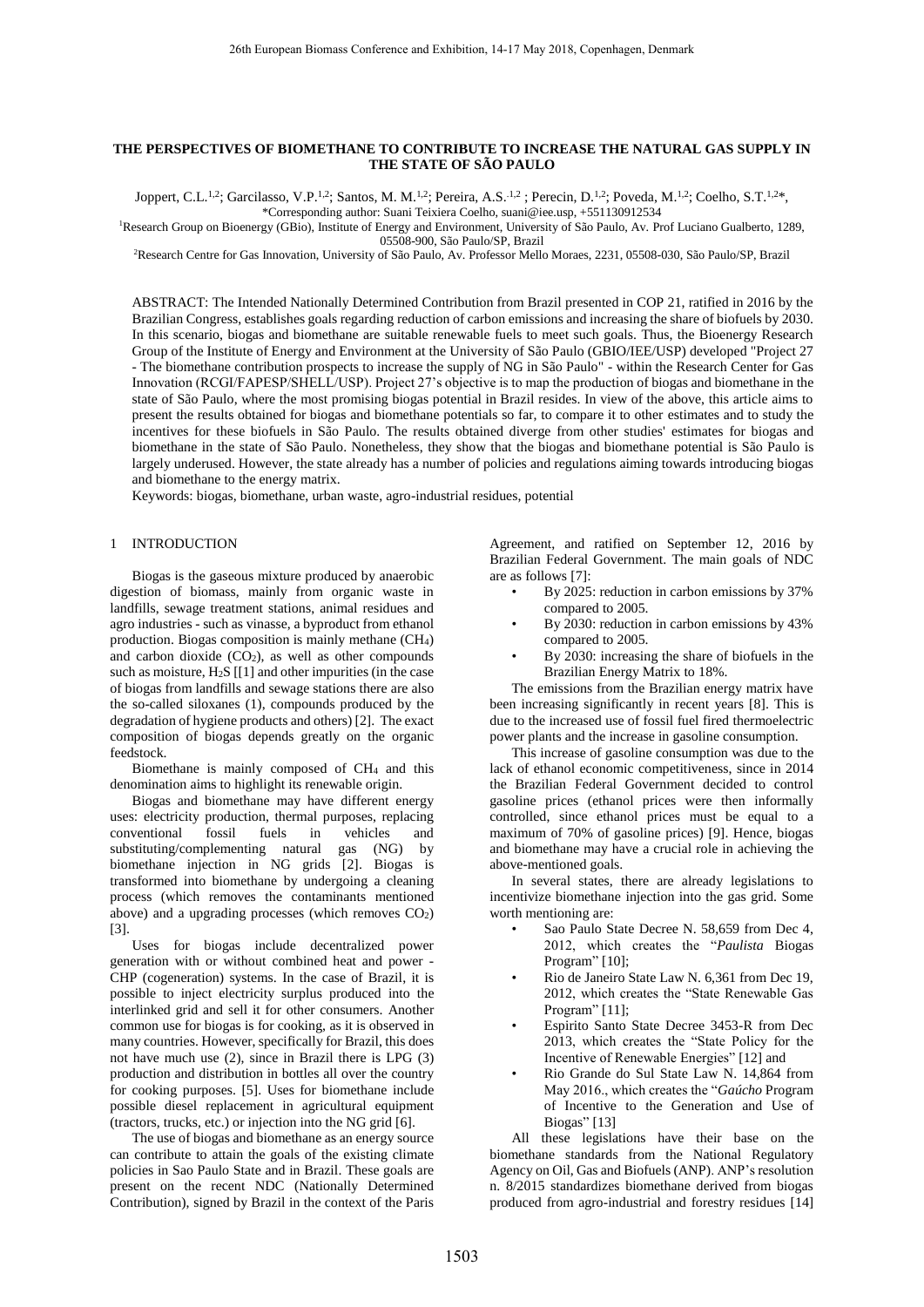and the more recent ANP's resolution n. 685/2017 standardizes biomethane derived from biogas produced on landfills and sewage treatment stations (focusing on the control of siloxanes in biomethane) [15]. Importantly, according to the ANP Resolution n. 8/2015 mentioned above, biomethane should have in its composition at least 96.5% methane.

The incentives for biogas and biomethane in Brazil are still timid and small compared to those observed in other countries. In European countries, biogas is already an important alternative fuel to NG. Europe uses NG mostly to provide electricity and heat and as fuel in industrial processes [16]. One important aspect of using NG is the fact that it produces less CO<sub>2</sub> per KWh than other fossil fuels, such as coal and oil [17]. However, being a fossil fuel, it is not carbon neutral. Furthermore, NG is responsible for about 24% of European energy consumption and the issue of energy security arises, as NG is not evenly distributed between countries [18].

Therefore, the European Union regards biomethane as a solution to both climate change and energy security. In these countries, biomethane uses include not only fueling for transport and electricity generation, but also injection into the NG grid; studies [19] have concluded that the biomethane injection into the NG grid would result in full use of the gas produced.

Europe has indeed presented strong political incentives to increase biogas and biomethane usage, especially after the Europe 2020 policy [20]. However, biomethane has yet to see full utilization across the European Union. This is due to technical, political and economic barriers and the scarce literature regarding the barriers of biomethane injection. As the rest of the world intends to learn from Europe about the use of renewable energy, the lack of information about barriers facing biogas use could be preventing the injection of biomethane into the NG grid globally.

Brazil has some plants that generate and use biogas. According to CIBIOGAS (International Center for Renewable Energy-Biogas*)* [21], there are currently 155 biogas plants in Brazil, 43.8% using biogas from animal residues and 28.4% from industrial (food, beverage and dairy) and agro-industrial waste (others come from landfills, sewage treatment and waste co-digestion). The biogas plants are mostly concentrated in the Southeastern and South regions of the country and use biogas mainly for power generation. The total number of biogas plants in Brazil is still quite low, considering that smaller countries, such as some European countries, have a much larger number of biogas plants. For instance, Germany has 10,212 plants, the United Kingdom has 913 plants and Switzerland, 615 plants [22].

In terms of power generation, according to the Brazilian Electric Energy Regulatory Agency (ANEEL) [23], out of the 155 biogas plants in Brazil, there are currently 35 producing and selling energy to the grid, with a total installed power of 137.36 MW. This amount represents only 0.08% of the total installed power for electricity generation in Brazil. Of these 35 plants, 96.0% use biogas from solid municipal waste (MSW), 3.3% use biogas from animal residues and only 0.7% use biogas from agricultural residues.

The situation in the state of São Paulo is not different. According to CIBIOGAS [21], there are only 23 biogas plants in São Paulo, mainly producing biogas from landfills (4 plants) and industrial and agro industrial residue (12 plants). In terms of power generation,

according to ANEEL [23], there are only 9 biogas plants that suppy power to the grid, with a total installed power of 73.77 MW, which accounts for only 0.31% of the total installed power in the state. These figures show that biogas is still an emerging source in the energy sector in both São Paulo and Brazil as a whole.

In this context, this paper aims to present RCGI-Project 27 - "The perspectives of biomethane to contribute to increase the natural gas supply" within the Research Centre for Gas Innovation (RCGI) of the University of São Paulo. The scope of Project 27 is to analyze the perspectives, the corresponding benefits and potential barriers, as well as to propose adequate policies for integrated solutions using biomethane as a contributor to the offer of NG. It aims to analyze the contribution of those solutions to increase the offer of both biomethane and NG to the energy matrix of the São Paulo State. The project also includes the development of a GHG emission reduction framework for partial or full substitution of diesel oil by biomethane.

The objective of this paper is to present the preliminary results of Project 27 regarding biomethane potential estimates and to compare these results to the existing data regarding the use of biogas in the state of São Paulo.

### 2 BIOGAS SOURCES OVERVIEW

#### 2.1 Landfills

Brazil still has only 58% of its solid residue (MSW) disposed of in an adequate way, with more than 1,500 dumping disposals, of which more than half are located in the Northeast region (the lowest HDI region in the country) [24].

Federal law 12,305/10 introduced the National Policy on Solid Residue (NPSR) [25], which establishes guidelines for the management of solid waste that reflect the non-generation, reduction, reuse, recycling, and treatment of solid waste and environmentally adequate proper disposal of waste. In light of this law, the adequate collection of biogas and its use as an energy source – or its transformation into biomethane through the upgrade process – surely can contribute to the economic feasibility of the adequate disposal of MSW. However, this legislation is still to be put in place, having been postponed several times and more recently it is expected to start in 2020 [26].

Landfills are the one of the most correct ways (4) of waste disposal considering environmental aspects, since they are designed to dispose of high quantities of waste at a low cost with potentially fewer environmental effects [27]. During the anaerobic digestion process of organic matter in municipal solid waste, there is the formation of two pollution vectors of the environment: slurry, a liquid pollutant, dark in color and with a nauseating odor, and biogas. The landfill must include the soil waterproofing adequate protection to prevent slurry infiltration into the soil. Additionally, there must be a biogas and slurry extraction system and within the landfill.

It is worth noting that the biogas extraction process in landfills greatly depends on the gas collection efficiency, which is a function of the type of coverage used on the landfill and time [28].

## 2.2 Sewage stations

Sanitation is a critical issue in terms of quality of life,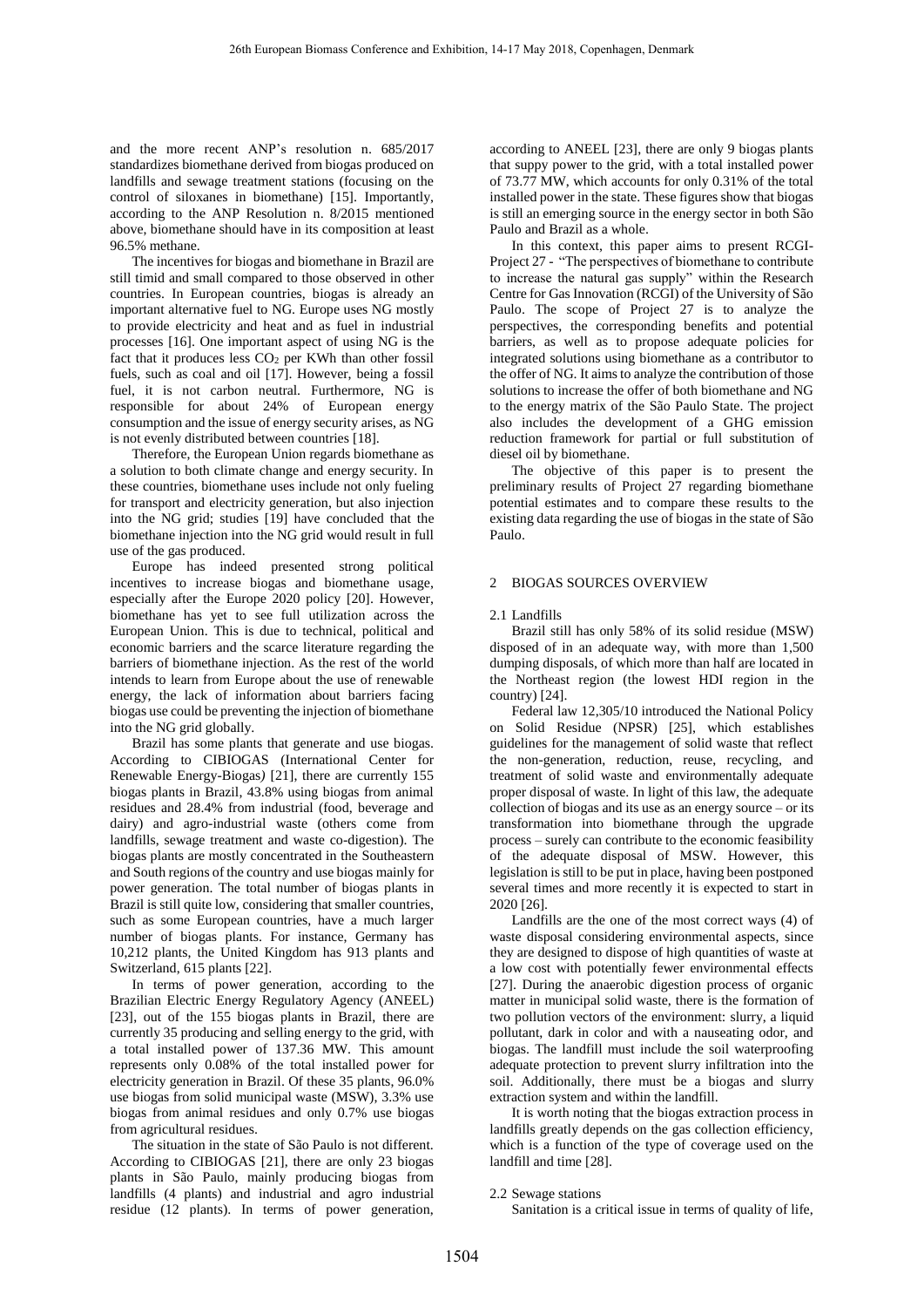because its absence causes pollution of water resources, harm to the health of the population and particularly increasing infant mortality. In addition to that, raw sewage dump brings a serious risk of disease spreading.

According to IBGE [29], only 3,069 of the 5,564 municipalities in Brazil (55.2%) collect sewage and only 1,587 (28.5%) provide adequate sewage treatment in wastewater treatment plants. Specifically in São Paulo, most municipalities have sewage disposal systems in practically every urban area. Many, however, do not yet have a sewage treatment system.

In Brazil, the municipalities use a wide variety of systems for the treatment of sewage. Nevertheless, a large portion of the waste generated still faces disposal directly into water bodies without any treatment. For sewage treatment, anaerobic digestion may play an important role in these municipalities, contributing to a significant reduction in pollution potential and allowing the recovery of energy in the form of biogas [30], [31].

Anaerobic digestion of organic material takes place in reactors called anaerobic biodigesters. The predominant technology related to anaerobic systems in Brazil is the UASB (Up-flow Anaerobic Sludge Blanket) reactor. This type of biodigester has a sludge layer that allows liquid to pass through and removes the organic nutrients, generating the gas phase [31].

Even though many sewage treatment plants do produce biogas through anaerobic digestion of the sludge, there is no energetic use of it: the common practice in the country is to flare the biogas generated in the process [31]**.**

## 2.3 Animal residues

The high rate of greenhouse gas (GHG) emissions in Brazil is due to agricultural activity (methane emission by ruminants) and changes in land use (deforestation).

Agriculture contributes more than 35% to GHG emissions in the country [33], currently ranking first among the sectors involved (Energy, Industrial processes, Agricultural, Forests and Waste).

Extensive livestock is a major cause of environmental damage. Among the main impacts, one can include the elimination and/or reduction of native fauna and flora, because of deforestation areas for the pasture growth and production and GHG emissions. The activity is considered by environmental agencies to "potentially cause environmental degradation," being framed with a large pollution potential. According to the Brazilian Environmental Law [34], the producer can be held criminally responsible for any damage caused to the environment and the health of humans and animals.

The negative impacts caused by livestock correlates with the main production method adopted by Brazil, the extensive system, characterized by low investment in training and maintenance. This system is mainly observed in cattle breeding [35]. However, changes are already occurring in the breeding process, in which part of the fattening occurs by confinement, called intensive livestock. Animal production intensive systems consist of restricting the physical space for the breeding of animals and provide food and water troughs. The purpose of these systems is to increase productivity (to produce more in less physical space and time, reduce the age of slaughter, accelerate return on invested capital, and reduce idleness of refrigerators in the off season) [36], [37]

In this intensive creative process, factors related to the accumulation of waste and generation of liquid waste with high organic load concentrations could cause direct

pollution to that location, with consequences in every area of indirect influence, affecting environmental quality, mainly due to the possibility of contamination of water resources [36]. Given the reality of the agricultural sector, the treatment of waste from animal creations becomes a necessity due to the high content of organic matter and the large amount generated by the activity. If these residues do not receive proper treatment, the risks to the environment are significant, causing pollution and eutrophication of water bodies, among others.

One of the solutions to solve the problems of this waste is anaerobic treatment. In rural areas, besides UASB biodigesters, it is also possible to use a biodigester model known as covered lagoon, which uses the geometry of the anaerobic treatment lagoons and applies a coverage in order to capture the biogas generated [38]. The anaerobic treatment of waste is possible in rural properties (swine, poultry and dairy and beef cattle) that employ the intensive system.

# 2.4 Agro-industries

The industrial sector in São Paulo State corresponds to 36% of the Brazilian industrial production, while agricultural sector in São Paulo is responsible for 12% of the agricultural income of Brazil [39].

The agribusiness sector has a significant share in São Paulo state, being the largest producer of orange, sugarcane and sugar/ethanol from sugarcane. The state also produces meat and other agricultural products. In general, the agro-industries process raw materials that generate solid wastes that can be treated anaerobically and produce biogas.

The ethanol and sugar sector are one of the most important in the agro-industriy of São Paulo. In the 2016/2017 harvest, the production of ethanol reached 13.2 billion liters, representing 48.4% of the total ethanol production of Brazil [40]. This sector has a huge potential for biogas generation from vinasse. Consequently, it has also a huge potential for producing biomethane from biogas.

Vinasse is a byproduct of ethanol distillation, produced in large amounts. Each cubic meter of ethanol produced generates around 10-14 cubic meters of vinasse [41]. During the first years of sugarcane ethanol production in Brazil, ethanol producers did not properly dispose of vinasse, as it occurred mainly in rivers, with severe pollution damages (death of aquatic life and water contamination [42]). Since then, strict environmental legislation and adequate enforcement forbidding this practice pushed towards other uses for vinasse, mainly fertigation. Since vinasse contains large amounts of potassium and other minerals, it is a significant environmental and economic option for fertilization and irrigation, replacing fertilizers from fossil origin [43].

Vinasse cannot be disposed of in high concentrations, or it may contaminate underground waters. Additionally, in soils with a high concentration of potassium, the application of vinasse is not recommended [44]. In Sao Paulo State, CETESB controls the amount of vinasse disposed in the soils [45].

More recently, a few mills have started to use vinasse biodigestion for energy conversion, such as *Geo Energética* [46] and the *Iracema* mill [47]*,* but the process is not yet widely disseminated. Biogas from vinasse presents one of the highest potentials for energy generation, including biomethane production in Sao Paulo State. The high number of mills (180 operating mills [48])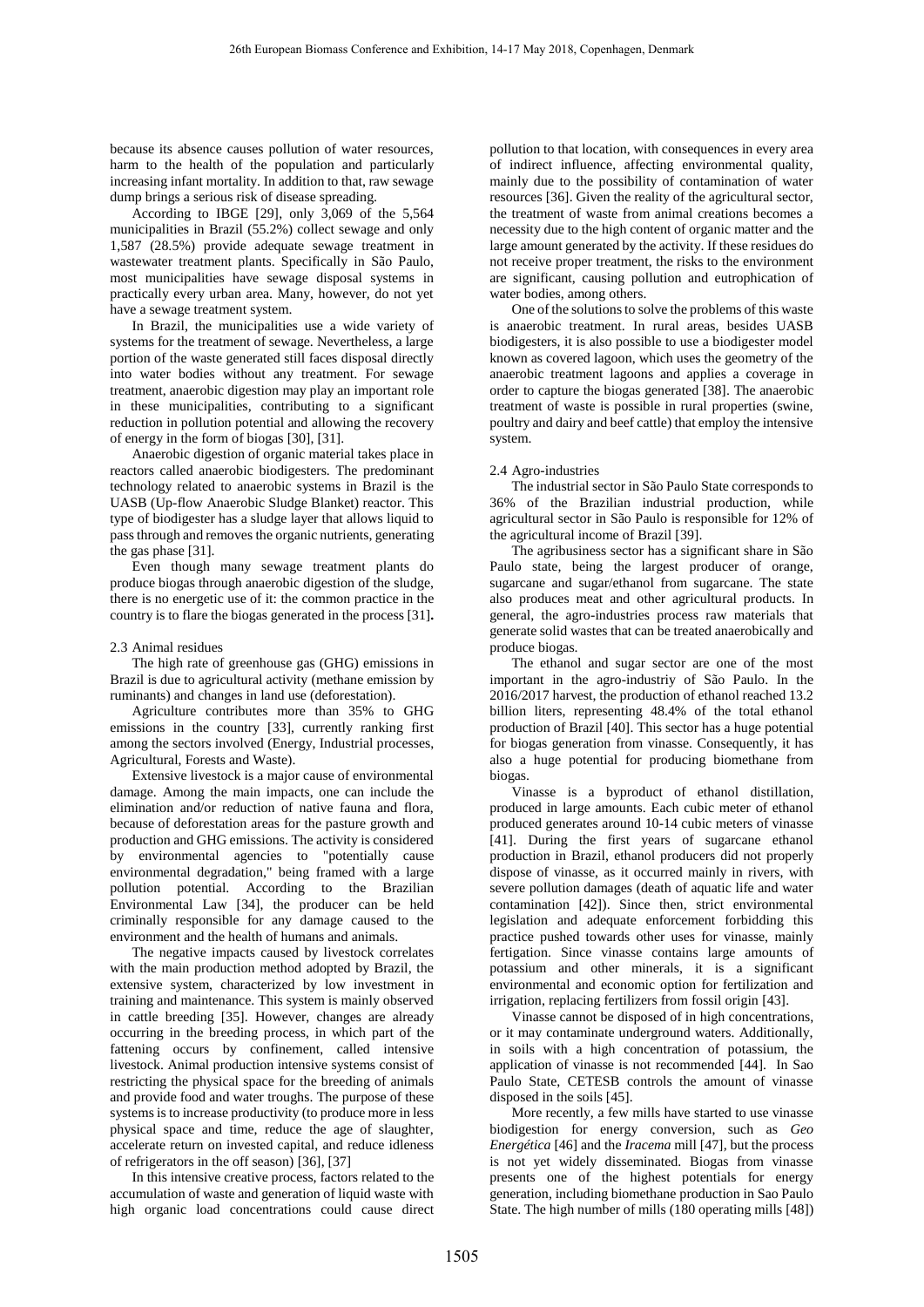in the state allows significant scenarios for biogas production. However, conservative behavior and lack of incentives do not allow the real development of such potential.

In the case of Sao Paulo State, in order to demonstrate the importance of organic waste generated, we can use the production of the 13.2 billion liters of ethanol in 2016/2017 in the state. To estimate the amount of vinasse produced. If we consider an average of 12 liters of vinasse per liter of ethanol [49], we can estimate the production of 158.4 billion liters of vinasse in the same year. The possibility of generating large amounts of biomethane makes the injection of the biomethane in gas distribution network economically viable. However, since most ethanol plants in the state of São Paulo are not near the existing NG pipelines, this is yet not the case. [50]

### 3 METHODOLOGY

This study takes into consideration the evaluation of biogas potential production in the state of São Paulo produced from four different sources: MSW in landfills, sewage treatment stations, animal residue and vinasse from ethanol production. The production of biogas was estimated using the amount of each source, obtained from official references from the Brazilian or São Paulo government and biomass conversion to biogas through the anaerobic digestion process rates, obtained from literature and technical reports.

Biogas potentials were estimated considering the potential electricity generation per year and the potential installed power from burning biogas in gas engines. To calculate the potential available power, it was adopted an Otto-engine, with a 28% efficiency and a biogas LHV equal to 5,500 kcal/Nm<sup>3</sup> (considering an average methane content of 50-55%). As for the available energy, it was adopted that the Otto-engines would operate all-year round, with the exception of the ones burning biogas from vinasse (which has only 5856 operation hours per year, due to the period of sugarcane harvesting season in the SE region and Sao Paulo as well). The load factor considered for the reciprocating engines was 87%.

Biomethane potentials were estimated considering biogas upgrade following ANP standards.

Another point studied was the current legislation, regulation and incentives for biogas and biomethane in the state of São Paulo, in order to perceive the perspectives for these biofuels in the near future.

This study implements a distinct methodological approach for estimation of biogas potential for each source, as follows:

### 3.1 Landfills

To evaluate the theoretical potential of biogas/biomethane production, the first step was to obtain a figure of the estimated population in 2016 to every municipality in the state of São Paulo. The information source was SEADE estimation for the 2016 population in the state of São Paulo [51]. For quantification of MSW in the municipalities analyzed in this study, the study considers the MSW per capita generation rate in São Paulo to be 1.1 kg/person.day [52]. With the MSW generation rate and the resident population in the municipalities of São Paulo, it was possible to calculate the estimated amount of MSW produced in 2016 for each municipality.

To estimate the amount of MSW collected, this study

used the amount of MSW generated and the coverage area presented in the Atlas of Human Development in Brazil [53], which is an open-platform with the Human Development Index of Brazilian municipalities.

To evaluate biogas generation potential from landfills, the methodologies applied are those suggested by the IPCC [54]. The calculation of the potential methane generation from MSW considers the total population of each municipality and the average MSW generation per capita of Brazil, in addition to data provided by the IPCC, as described above.

It should be noted that the generation of methane from solid waste disposal varies over time, as it increases or decreases with the disposal of organic matter. Thus, the calculation of methane generation potential refers to the potential generated methane over a year array, excluding methane that may have previously be emitted from the waste deposited. The amount of methane emitted may increase with the increase of waste contained in the landfill in the course of time and vice versa, as the curve of methane generation has an increasing trend during the period in which the landfill receives waste (each new ton of deposited waste sums up new potential for biogas generation). The peak of the curve occurs in the final year of waste disposal in landfills and, from this point, the curve is driven by the decay constant, related to the degradation of organic matter over time [55].

For biomethane produced in each municipality, it was considered that 50% of the volume of biogas produced becomes biomethane after the cleaning and upgrading process.

### 3.2 Sewage stations

The information for the 2016 population of each municipality of São Paulo came, once again, from SEADE [51]. To quantify the sewage produced in the municipalities analyzed in this study, we adopted an average sewage produced per day, per person of 0.16 m<sup>3</sup> (or 58.4  $m<sup>3</sup>$  in the span of a year) [56].

With the sewage generation rate and the resident population in the municipalities of the state of São Paulo, it was possible to calculate the estimated amount of sewage produced in 2016 for each municipality. This study calculates the amount of collected sewage from the amount of generated sewage and coverage area presented in the Atlas of Human Development in Brazil [53].

To calculate the amount of methane generated in wastewater treatment plants, this study uses the methodology defined by CENBIO/IEE/USP [56]. For biomethane produced in each municipality, we consider once again that 50% of the volume of biogas produced becomes biomethane after the cleaning and upgrading process.

### 3.3 Animal residues

In the case of animal residues, preliminary results were based on COLUNA [57]. The author's methodology was adapted for this paper.

IBGE provides the number of heads of swine breeding [58]. The data for the number of heads of bovine farming (in confinement) came from ASOCON's census of confined cattle [59]. Based on these figures, it was evaluated the methane production from cattle and swine production, using the methodologies from CETESB [60] and from IPCC [54].

This study considers the residue called "poultry litter" to evaluate the potential of waste from cutting poultry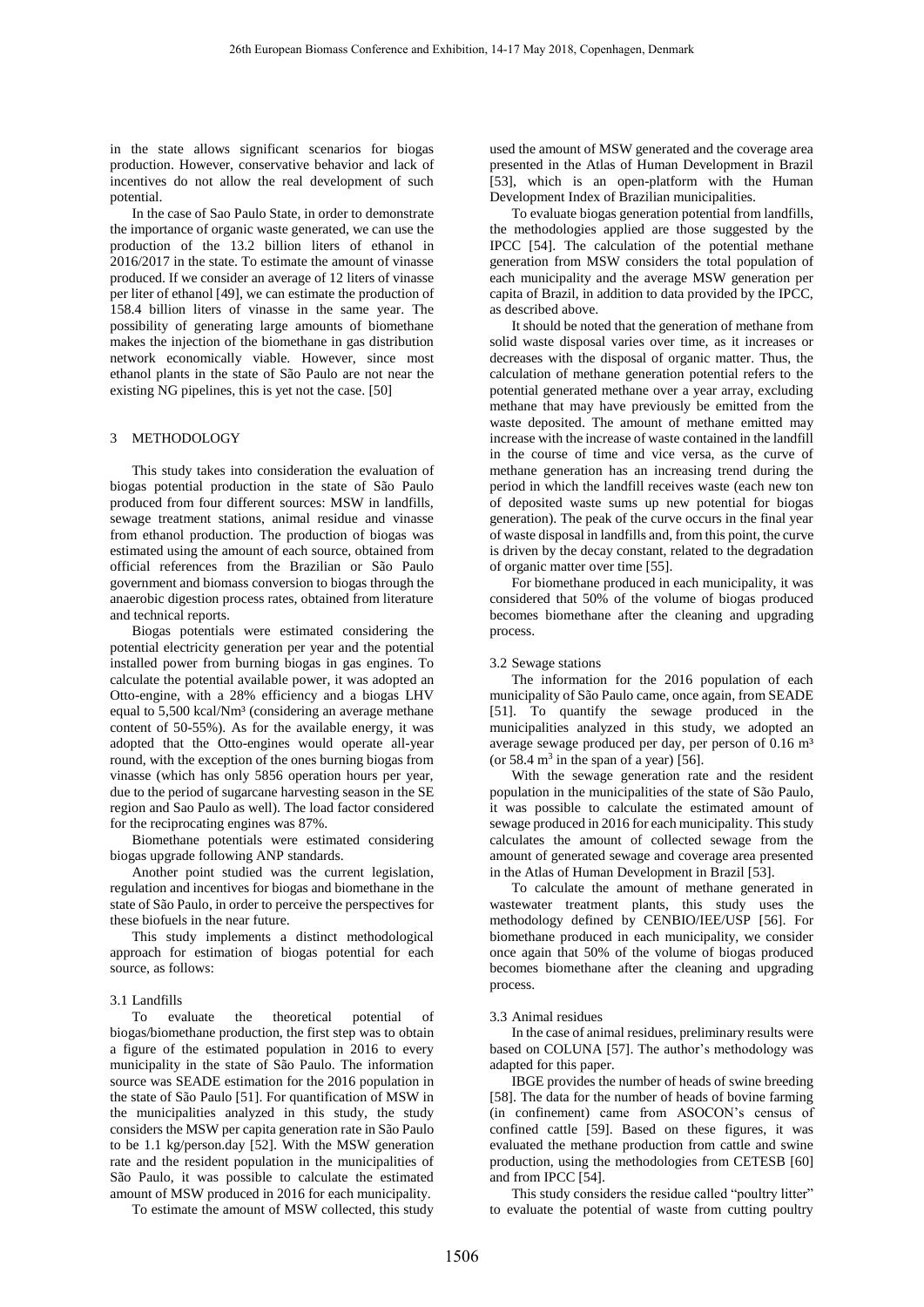breeding. Some studies have shown that poultry waste presents a higher potential for biogas production when compared to others. Therefore, they present a high methane content, what makes this waste more interesting [61], [62].

For the estimate of the amount of biomethane obtained from the biogas purification, it was considered the concentration of methane in biogas from cattle and poultry (60%) and in swine (66%) and assumed that the methane losses in the process are negligible (i.e. the volume of biomethane is exactly the volume of methane present in the biogas).

### 3.4 Agro-industries

Due to the major share of the ethanol and sugarcane industry in the state of São Paulo, the preliminary estimates will focus on biogas produced from anaerobic digestion of sugarcane vinasse for the estimate of biogas potential production from agro-industries.

According to MOREDA [64] the anaerobic digestion of organic waste (in this case, vinasse) depends on the conditions under which the process is carried out, as well as several factors such as type of reactor, residence time (for the cases where the system is continuous or batch), temperature, mixing performance, kind of microorganisms, presence of antibiotics, etc. The experiments carried out in different conditions and at different scales allow the determination of optimal conditions of degradation and, consequently, the potential for anaerobic digestion. The values for different categories of waste are obtained in literature. With these values, is possible to estimate the degradation of waste in terms of the reduction of Chemical Oxygen Demand (COD) or Volatile Suspended Solids (VSS).

It is important to notice that the specific amount of biogas produced (per waste unit), as well as the total waste generation and the maximum theoretical potential for biogas production can be calculated for each type of waste. However, only a fraction of the total waste generated may be used for the production of biogas. As discussed in POVEDA [40], there are often restrictions that inhibit the full use of the waste, or there are alternative uses for waste.

For the estimation of biogas and biomethane potentials, this study considers the following figures:

- Removed COD to biogas conversion factor of  $0.45$  Nm<sup>3</sup>/kgcop [65];
- Sugarcane vinasse COD varying between 40,000 - 65,000 mg/l;
- Vinasse to ethanol yield varying between 10-15  $m^3/m^3$  [49], [66];
- Anaerobic process COD removal efficiency ranging between 0.65-0.70 and resulting biogas with 57.5% CH<sub>4</sub> [67], [67];
- The production of ethanol in the state of São Paulo ranges, historically, between 11.5-16 million m<sup>3</sup>/year [40].

To obtain an average value for the biogas potential, a Monte Carlo simulation was performed using the abovementioned figures, using the software @risk.

# 4 RESULTS AND DISCUSSIONS

Table I presents the preliminary results of biogas and biomethane production of theoretical potential in the state of São Paulo.

From the inspection of Table I, one can assess that the

main contributions for biomethane in the state of São Paulo would be from landfills and vinasse biodigestion: biomethane from vinasse is responsible for 50.2% of the estimated potential, whereas landfill stands for 40.4% of the total biomethane production.

**Table I:** Biogas and biomethane potential for the state of São Paulo.

| <b>Biogas</b><br>Source | Biogas potential<br>$(10^9 \text{ m}^3/\text{year})$ | <b>Biomethane</b><br>potential<br>$(10^9 \text{ m}^3/\text{year})$ |
|-------------------------|------------------------------------------------------|--------------------------------------------------------------------|
| Landfill                | 2.419                                                | 1.210                                                              |
| Sewage<br>treatment     | 0.431                                                | 0.215                                                              |
| Vinasse                 | 2.610                                                | 1.501                                                              |
| Animal<br>residues      | 0.133                                                | 0.066                                                              |
| Total                   | 5.593                                                | 2.992                                                              |

Since biomethane is a substitute for NG, it is interesting to assess how much of this fuel consumption could be replaced by biomethane. According to the São Paulo State Energy Balance for the year 2016 [68], the consumption of NG was  $6.008\,10^9\,\mathrm{m}^3/\mathrm{year}$ . Thus, the results show that the biomethane production could replace 48 % of NG consumption in São Paulo State.

From the biogas production, it was possible perform the calculations for power (kW) and energy (kWh/year) that would be available from this fuel.

Table II shows the power and energy available from biogas obtained from sources analyzed in this study.

**Table II:** Potential power production and electric energy generation in São Paulo state from biogas.

| <b>Biogas</b><br>Source | Potential power<br>(MW) | Electric energy<br>(GWh/yr) |
|-------------------------|-------------------------|-----------------------------|
| Landfill                | 495                     | 3,769                       |
| Sewage<br>treatment     | 88                      | 671                         |
| Vinasse                 | 798                     | 4,067                       |
| Animal<br>residues      | 26                      | 207                         |
| Total                   | 1,407                   | 8,714                       |

Considering that the electricity consumption in São Paulo State in 2015 was 150,723 GWh/year [68] the electricity produced could be 5.8% of electricity consumption in São Paulo state.

Other institutions have also evaluated similar figures to those presented on this paper. Table III shows a comparison between the results obtained in this study and studies performed by the regulatory the Secretariat of Energy of the state of São Paulo (SESP) in 2012 [69] and the sugarcane sector consulting company DATAGRO in 2017 [70].

Table III illustrates that the scenarios by the São Paulo state Energy and Mining Secretariat (*Secretaria de Energia e Mineração do Estado de Sao Paulo* - SEMSP) and DATAGRO are more optimistic than the ones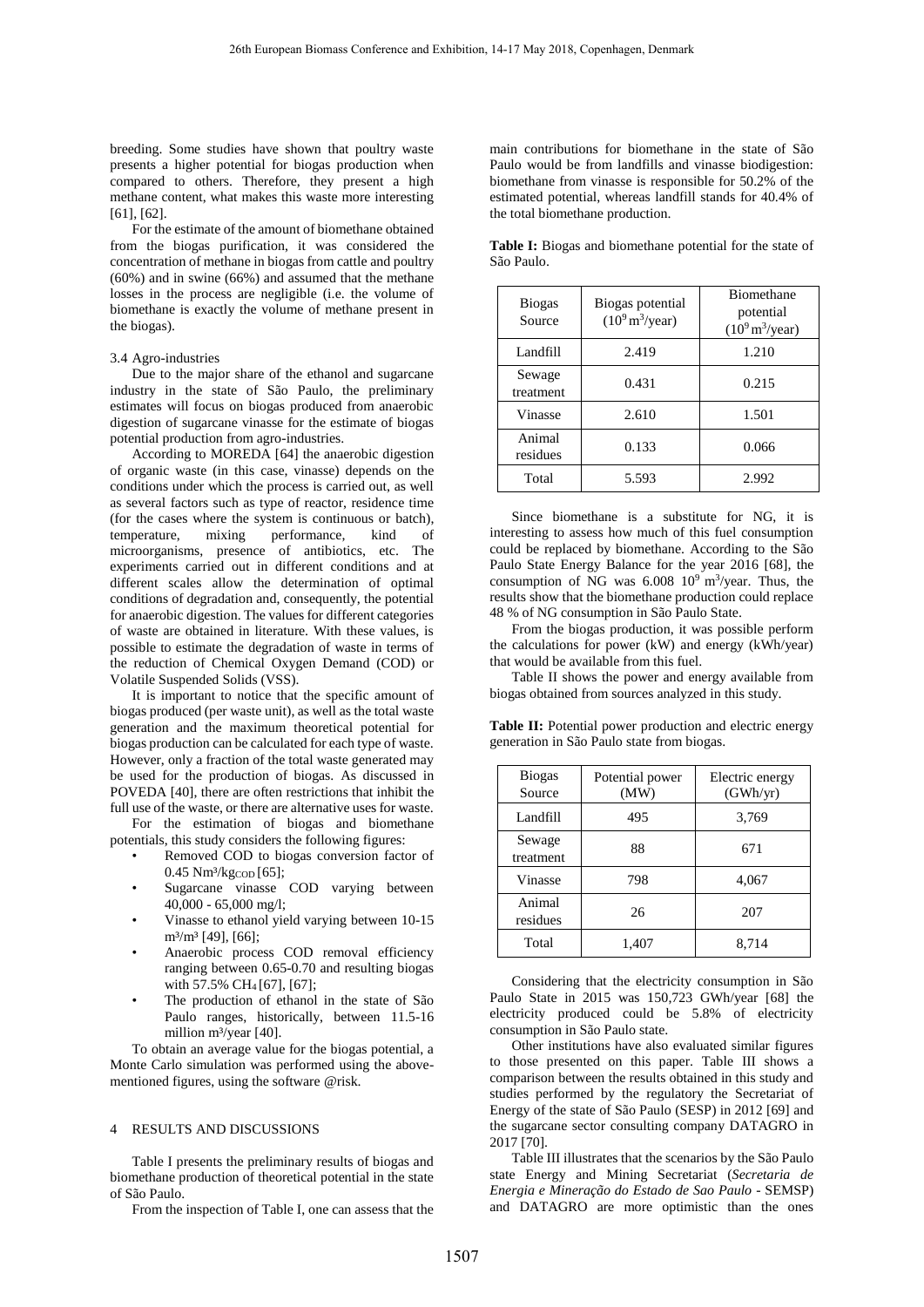obtained in this study, except for the biogas produced from landfills. SEMSP, in particular, forecasts a power output 2.4 times higher than the one predicted by this study. DATAGRO predicts an electrical energy output for biogas produced from vinasse biodigestion 4.76 times greater than the one predicted here.

**Table III:** Biogas potential power production in Sao Paulo State: comparison of results from existing studies.

| <b>Biogas</b><br>Source | Potential power (MW) |              |                |  |  |
|-------------------------|----------------------|--------------|----------------|--|--|
|                         | This study           | <b>SEMSP</b> | <b>DATAGRO</b> |  |  |
| Landfill                | 495                  | 354          |                |  |  |
| Sewage<br>treatment     | 88                   | 370          |                |  |  |
| Vinasse                 | 798                  | 2,247        | 3,800          |  |  |
| Animal<br>residues      | 26                   | 440          |                |  |  |
| Total                   | 1,407                | 3,411        |                |  |  |

The differences observed are mainly due to different methodological approaches adopted by each study, along with the data sources for the calculation of biomethane potentials. Nevertheless, all studies point out the potential of biogas from vinasse as the major potential for power generation in the state.

Another interesting potential if the biomethane production from biogas upgrade. Therefore, it is interesting to compare the estimated biogas production and power generation from biogas with the actual figures observed in the state of São Paulo for each of the sources considered in this study. Table IV compares the estimated potential production of biogas with the actual production reported by CIBIOGAS [21] in the state of São Paulo.

Table V shows the comparison of the results of this study with data from ANEEL [23] for the installed power in power plants of the state of São Paulo that use biogas as fuel.

Tables IV and V show how underused is the biogas potential in the state of São Paulo. The existing production of biogas in the states represents only 5.83% of the total estimated potential biogas production. Regarding the installed power, it represents only 0.05% of the estimated potential power from biogas. Since the total potentials estimated in this study are more conservative than studies from other institutions, it is safe to say that the state of São Paulo still has a long way to go regarding the insertion of biogas and biomethane in its energy matrix.

|  | <b>Table IV:</b> Potential production of biogas and average |  |  |
|--|-------------------------------------------------------------|--|--|
|  | biogas production the state of São Paulo.                   |  |  |

| <b>Biogas</b><br>Source | Biogas potential<br>$(10^9 \text{ m}^3/\text{year})$ | Average biogas<br>production<br>$(10^9 \text{ m}^3/\text{year})$ |
|-------------------------|------------------------------------------------------|------------------------------------------------------------------|
| Landfill                | 2.419                                                | 0.259                                                            |
| Sewage<br>treatment     | 0.431                                                | 0.020                                                            |
| Vinasse                 | 2.610                                                | 0.026                                                            |
| Animal<br>residues      | 0.133                                                |                                                                  |
| $Other*$                |                                                      | 0.020                                                            |
| Total                   | 5.593                                                | 0.326                                                            |

\*Biogas produced from beverage and food industry residues and co-digestion of other residues.

**Table V:** Potential power from biogas and installed power from biogas in the state of São Paulo.

| <b>Biogas</b><br>Source | Potential power<br>(MW) | Installed power<br>(MW) |
|-------------------------|-------------------------|-------------------------|
| Landfill                | 495                     | 72.92                   |
| Sewage<br>treatment     | 88                      |                         |
| Vinasse                 | 798                     |                         |
| Animal<br>residues      | 26                      |                         |
| $Other*$                |                         | 0.85                    |
| Total                   | 1,407                   | 73.77                   |

\*Biogas produced from food industry residues.

Table IV also makes it evident how underused is the biggest potential of biogas for São Paulo (biogas from vinasse). The current production of biogas from vinasse is only less than 1% of the estimated potential. On the other hand, the production of biogas from MSW in landfills stands out, representing more than 10% of the estimated potential.

Another use for biogas from vinasse is for power generation (since most of the ethanol plants are already connected to the national grid), which is already starting to happen. Recently, the sugar and ethanol mill *Bonfim* has won an electric energy generation auction promoted by ANEEL, where the mill shall produce 20.9 MW from biogas produced from vinasse biodigestion by 2020 [71]. Another possibility is diesel replacement by biomethane in agricultural machines (mechanical harvesting machines, tractors and trucks). One recent research also evaluates burning biogas in boilers replacing bagasse to make it available for 2G ethanol production [72].

The most promising use for biogas from vinasse is the injection of biomethane (biogas after the cleaning and upgrading process) into the existing NG pipelines in the state of São Paulo. However, many ethanol plants are not located near the existing NG infrastructure. Figure 1 shows the NG pipeline and the ethanol mills location.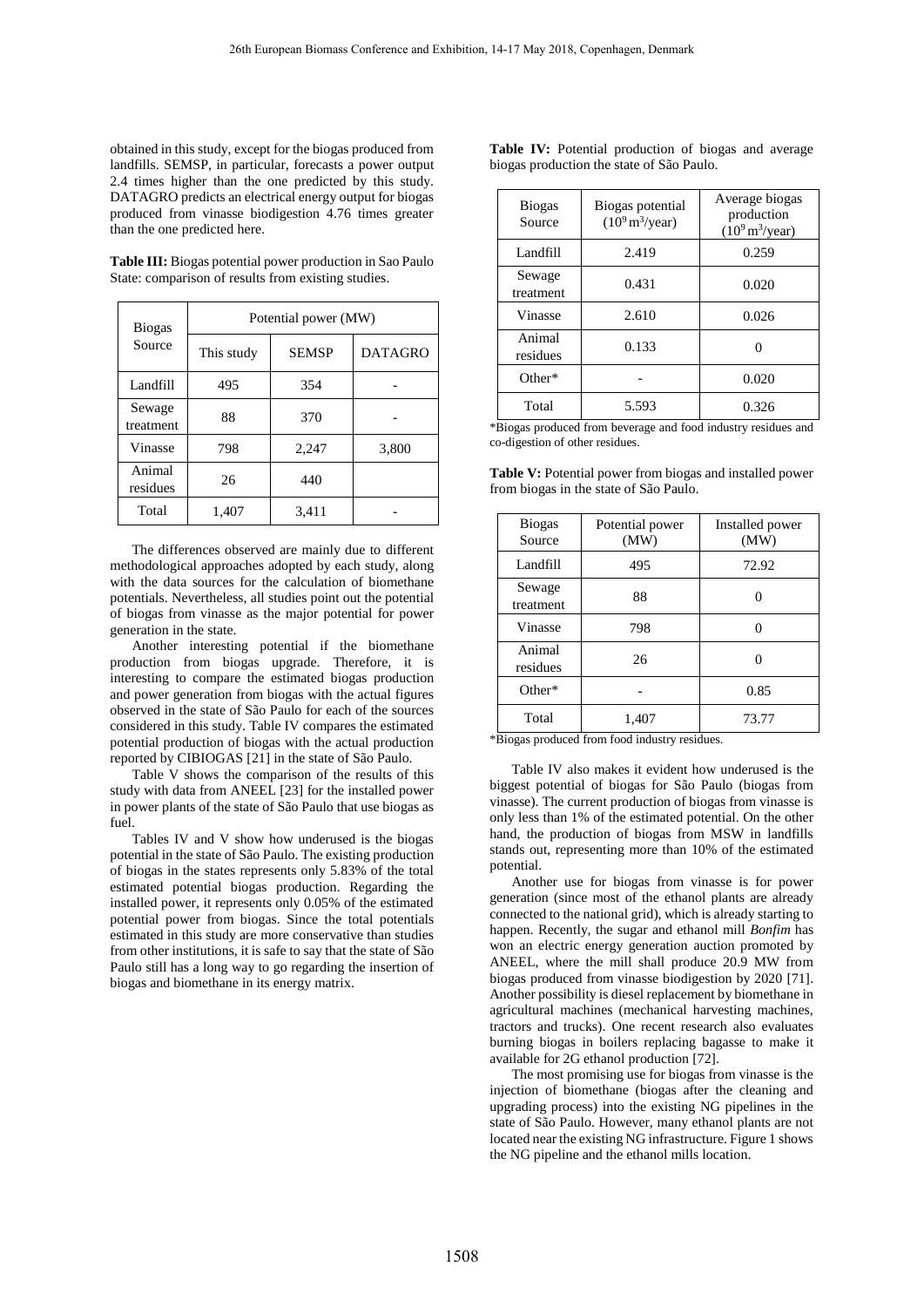

**Figure 1:** Existing NG infrastructure in São Paulo and sugar/ethanol mill distant up to 20 km from it [73].

EPE (Energy Research Company - *Empresa de Pesquisa Energética*) [73] evaluates that there are 66 mills located in a distance of up to 20 km from the existing NG pipelines, with a potential production of 3.0 million Nm<sup>3</sup> of biomethane per day, corresponding to 20% of NG consumption of Sao Paulo State.

Considering the huge potential of biogas and biomethane in Sao Paulo, the state government has been improving the state legislation related to biogas policy. In 2012, the state government, through the Decree N. 58,659 from Dec 4, 2012, created the "*Paulista* Biogas Program", which focuses mainly on biogas from sugarcane industry residue (vinasse), but also addressing other residues.

In 2012, in consonance with its own biogas program, the "PPE 2020" (Sao Paulo Energy Program - *Programa Paulista de Energia – 2020*) [66] was issued, recognizing the potential for biogas derived from vinasse, sewer treatment and landfills. Even though the PPE 2020 did not include the injection of biogas on the NG grid, it did not take long for the state government to seek to regulate it.

The Energy Regulation agency of the State São Paulo (ARSESP) started developing the regulation for biomethane injection in the state of São Paulo, which went to public consultancy in 2017 [74] and then was approved by the State Energy Council on June of the same year.

Other factors that may positively influence the biogas market in the state of São Paulo include:

- The Paris Agreement;
- ANEEL's resolution n. 482, (which provides regulation to distributed micro and mini generation of electricity and energy compensation systems [75]);
- Brazil Federal Government brand new renewable energy incentive program, RENOVABIO [76] and
- Private and civil society initiatives such as ABIOGAS and CIBIOGAS [77].

#### 5 CONCLUSIONS

Our results have pointed out that the potential from the different sources in Sao Paulo state presents a 5,594,10 $^9$  m<sup>3</sup>/year biogas production and a 2,992.10 $^9$ m<sup>3</sup>/year biomethane production, which represents 49.8% of the consumption of NG in the state of São Paulo in 2016. In terms of electric energy, it was estimated that 8,714 GWh/year could be produced using biogas and biomethane, which represents 5.8% of the electricity consumption in São Paulo in 2015. However, we have

found great divergences by comparing our results to those shown by other important institutions in the field of energy and bioenergy in the state of São Paulo. Those differences are due to distinct methodological approaches.

Regardless of the source of potentials estimations, biogas from vinasse stands out as the most promising source of biogas for the state of São Paulo. While it may yet not be possible to inject biomethane derived from this biogas in the existing NG pipeline, it is possible to burn biogas to increase the energy surplus of the sugar and ethanol mill or substitute diesel oil by biomethane in agricultural machinery.

By comparing the results obtained with the actual production of biogas and with the installed power using biogas in São Paulo, the chasm between the potential of biogas and its use in the state becomes evident especially for biogas produced from sugarcane vinasse. However, the government of São Paulo and the regulatory agencies are already acting to make the environment suitable for the expansion of biogas.

Moreover, the preliminary results show the important contribution of biogas and biomethane to reduce carbon emissions in Brazil and to reach the goals of the Paris Agreement. In this sense, Project 27 team has been continuously collaborating with ANP and with the state government in regulatory issues regarding mandatory share of biomethane in the gas grid and prices to be paid to producers (feed-in-tariffs).

Project 27 future activities include a better refinement of the presented results, based on consultation with all stakeholders involved, aiming to standardize the methodological approaches, the development of the georeferenced mapping with the biogas and biomethane potential, among several other activities. Further and updated information on this project can be found at www.usp.br/rcgi and www.iee.usp.br/gbio.

# 6 NOTES

- (1) The term "siloxanes" comes from this substance composition (silicon, oxygen and alkanes).
- (2) Biogas is used in some farms in Parana State, in a local project funded by Itaipu Co.
- (3) LPG liquefied petroleum gas.
- (4) With the recent policy expected to start in 2020, it will not be possible to dispose in natura waste in landfills but only the final residue from the different processes defined by the legislation. However, for the moment, the biggest challenge is to dispose MSW in an adequate way (in landfills) and not in dumps.

#### 7 REFERENCES

- [1] L.D. Allegue, J. Hinge. Report on Biogas and biosyngas upgrading, DTI - Danish Technological Institute (2012).
- [2] B. Tansel, S.C. Surita. Selectivity and limitations of carbon sorption tubes for capturing siloxanes in biogas during field sampling. Waste Management 52 (2016) 122–129.
- [3] J. Dudek et al. Landfill Gas Energy Technologies. Oil and Gas Institute. National Research Institute. Poland (2010).
- [4] E. Ryckebosch, et al. Techniques for transformation of biogas to biomethane. Biomass Bioenergy 35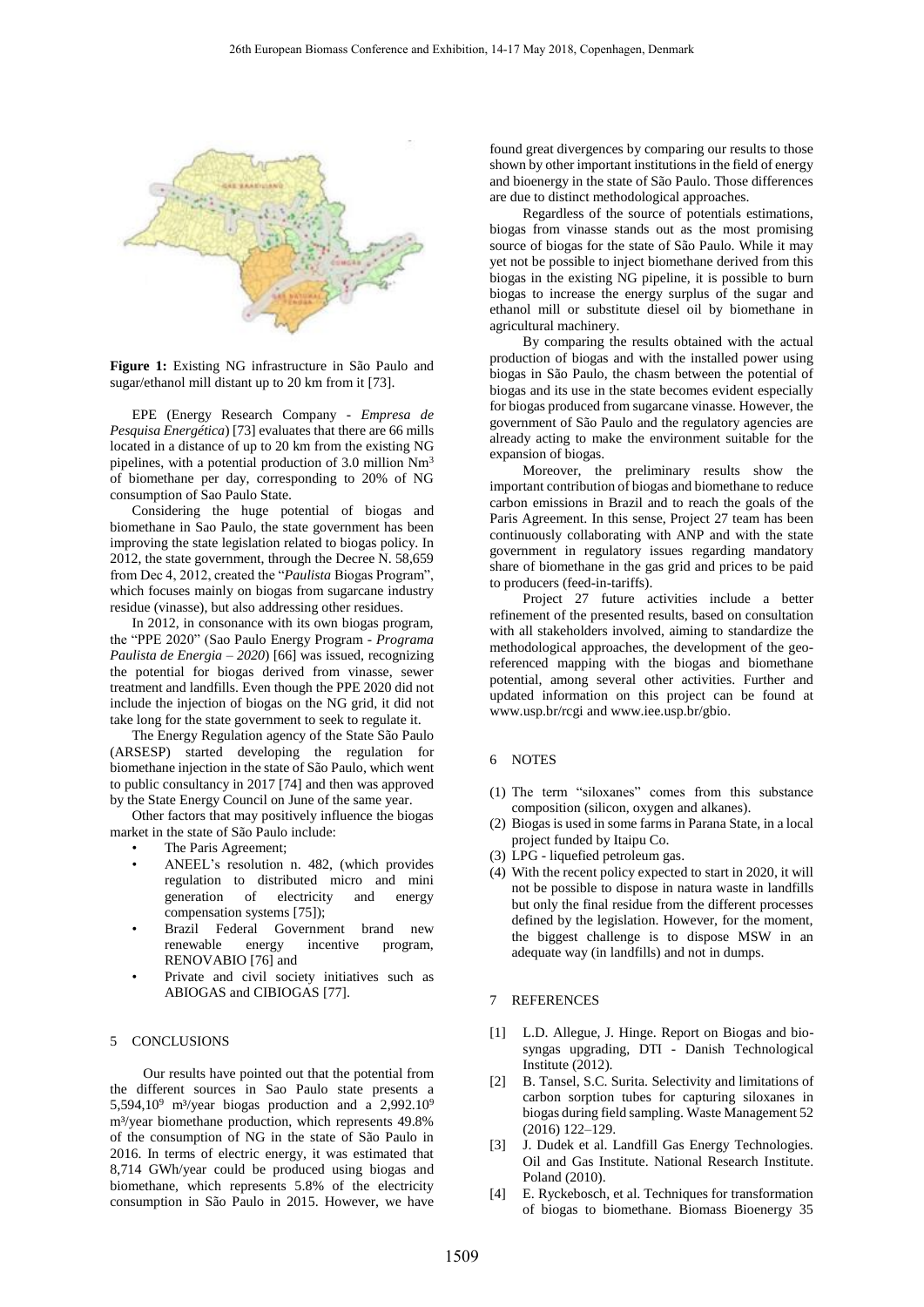(2008) 1633-1645.

- [5] O. Lucon et al. LPG in Brazil: lessons and challenges. Energy for Sustainable Development, 8 (2004) 82-90.
- [6] M. Persson et al. Biogas Upgrading to Vehicle Fuel Standards and Grid Injection. IEA Bioenergy Task 37 (2006).
- [7] Brazil. Intended Nationally Determined Contribution (INDC). Available at: www.itamaraty.gov.br/images/ed\_desenvsust/BRA SIL-iNDC-portugues.pdf. Accessed in April 2018.
- [8] World Bank. Available at: data.worldbank.org/indicator/EN.ATM.CO2E.LF. KT?locations=BR. Accessed in April, 2018.
- [9] SEEG (Sistema de Estimativas de Emissões e Remoções de Gases de Efeito Estufa). Análise das Emissões de GEE no Brasil (1970-2013) e Suas Implicações Para Políticas Públicas (2015) (In Portuguese).
- [10] Sao Paulo. Decreto Estadual State Decree N° 58,659 de 4 de dezembro de 2012 (2012) (in Portuguese).
- [11] Rio de Janeiro. Lei Estadual N° 6,361 de 19 de dezembro de 2012 (2012) (in Portuguese).
- [12] Espírito Santo. Decreto Estadual 3453-R de dezembro de 2013 (2013) (in Portuguese).
- [13] Rio Grande do Sul. Lei Estadual State Law N° 14,864 de maio de 2016 (2016) (in Portuguese).
- [14] ANP (Agência Nacional de Petróleo, Gás Natural e Biocombustíveis). Resolução nº 8/2015 (2015) (in Portuguese).
- [15] ANP (Agência Nacional de Petróleo, Gás Natural e Biocombustíveis). Resolução nº 685/2017 (2017) (in Portuguese).
- [16] Eurostat. Energy Data (2014).
- [17] US-EIA. How much Carbon Dioxide is produced when different fuels burn (2016).
- [18] Statista. World NG Production by Country (2015).
- [19] M. Lantz et al. The prospects for an expansion of biogas systems in Sweden - Incentives, barriers and potentials. Energy Policy 35 (2007) 1819–29.
- [20] S. Frank et al. How effective are the sustainability criteria accompanying the European Union 2020 biofuel targets? WGCB Bioenergy, 5 (2013) 304- 316.
- [21] CIBIOGAS (Centro Internacional de Energias Renováveis–Biogás). Biogas map. Available at: mapbiogas.cibiogas.org/. Accessed April 2018.
- [22] IEA (International Energy Agency). IEA Bioenergy Task 37 - Country Report, Summaries 2016. (2017).
- [23] ANEEL (Agência Nacional da Energia Elétrica). Banco de Informações de Geração. Available at: www2.aneel.gov.br/aplicacoes/capacidadebrasil/ca pacidadebrasil.cfm. Accessed in April 2018 (in Portuguese).
- [24] SNIS (Sistema Nacional de Informações sobre Saneamento). Diagnóstico do manejo de Resíduos Sólidos Urbanos (2014) (in Portuguese).
- [25] Brazil. Lei nº 12.305, de 2 de agosto de 2010 (2010) (in Portuguese).
- [26] Brazilian Congress. Available at: www2.camara.leg.br/camaranoticias/noticias/POLI TICA/523907-IMPASSE-ADIA-PARA-QUARTA-ANALISE-DE-PRORROGACAO-DE-PRAZO-DOS-LIXOES.html. Accessed in April 2018 (In Portuguese).
- [27] P. Yao. Perspectives on technology for landfill leachate treatment. Arabian Journal of Chemistry,

10 (2017) 2567-2574.

- [28] M.A. Barlaz , J.P. Chanton, R.B. Green. Controls on Landfill Gas Collection Efficiency: Instantaneous and Lifetime Performance. J. Air & Waste Manage. Assoc. 59 (2012) 1399 –1404.
- [29] IBGE (Instituto Brasileiro de Geografia e Estatística). Pesquisa Nacional de Saneamento Básico (PNSB) (2008) (in Portuguese).
- [30] J.R. Fisher et al. Producing methane gas from swine manure in a pilot-size digester. Transactions of the ASAE, 22 (1979) 370-3744.
- [31] J. Lucas Jr. Algumas considerações sobre o uso do estrume de suínos como substratos para três sistemas de biodigestores anaeróbios. Full Professor Thesis. Universidade Estadual Paulista, Jaboticabal (1998) (in Portuguese).
- [32] I.F.S. Santos, et al. Electricity generation from biogas of anaerobic wastewater treatment plants in Brazil: an assessment of feasibility and potential. Journal of Cleaner Production 126 (2016) 504–514.
- [33] Brazil. Estimativas anuais de emissões de gases de efeito estufa no Brasil (2013) (in Portuguese).
- [34] Brazil. Lei n° 9.605/1998 (in Portuguese) (1998).
- [35] S. de Zen, et al. Pecuaria de Corte Brasileira: Impactos Ambientais e Emissões de Gases Efeito Estufa (GEE). CEPEA (2008) (in Portuguese).
- [36] K.R.J. Manso, O.M. Ferreira. Confinamento de bovinos: estudo do gerenciamento dos resíduos. Universidade Católica de Goiás (2007) (in Portuguese).
- [37] D.C. Teston. A produção de energia a partir de esterco bovino como solução ambiental para impactos gerados por sistemas intensivos de produção animal. Instituito de Energia e Ambiente da Universidade de São Paulo (2010) (in Portuguese).
- [38] A.B. Leytem et al. Methane emissions from dairy lagoons in the western United States. Journal of Dairy Science 100 (2017) 6785-6803.
- [39] IBGE (Instituto Brasileiro de Geografia e Estatística). Pesquisa na Indústria (2013) (in Portuguese).
- [40] UNICA (União da Indústria da cana-de-açúcar), Dados sobre consumo de combustíveis. Available at www.unicadata.com.br. Accessed in April 2018 (in Portuguese).
- [41] M.M.R. Poveda. Análise Economica e Ambiental do Processamento da Vinhaĉ a com Aproveitamento Energético. ̧Master Thesis, University of São Paulo. Ŝão Paulo (2014) (in Portuguese).
- [42] L.A. Penhabel. Vinhaça: Bio-fertirrigação e Impacto Ambiental. Cognitio 1 (2010) (in Portuguese).
- [43] K.R. Salomon, Avaliação Técnico-Econômica e Ambiental da Utilização doBiogás Proveniente da Biodigestão da Vinhaça em Tecnologias para Geração de Eletricidade. Master thesis, Universidade Federal de Itajubá, 2007 (in Portuguese).
- [44] J. Goldemberg et al. The sustainability of ethanol production from sugarcane. Energy Policy 36 (2008) 2086-2097.
- [45] CETESB (Companhia Ambiental do Estado de São Paulo). Norma técnica P4.231 vinhaça – critérios e procedimentos para aplicação no solo agrícola (2006) (in Portuguese).
- [46] Geo Energética. Available at: www.geoenergetica.com.br/index.php. Accessed in